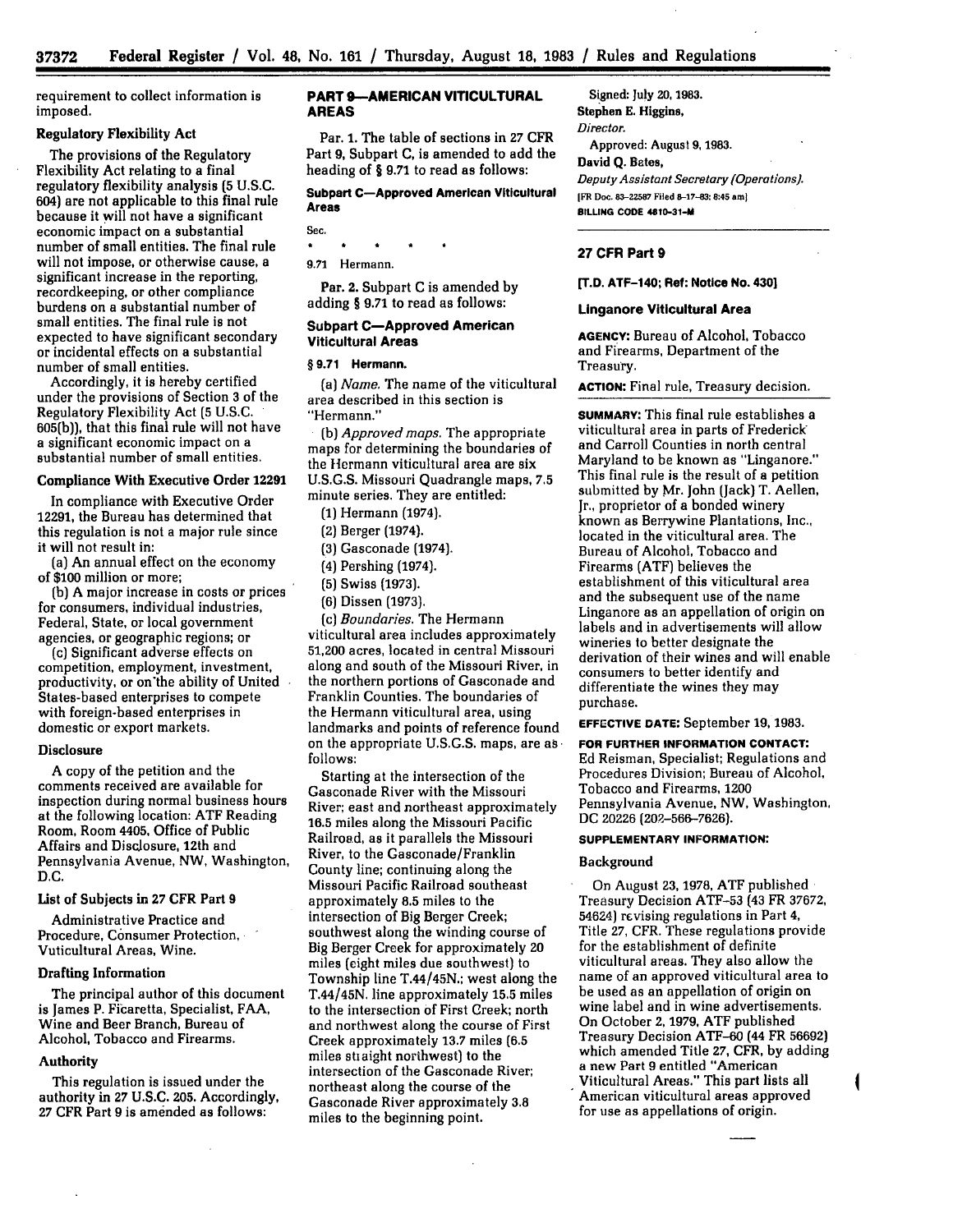An American viticultural area is defined in **§§** 4.25a(e)(1) and 9,11 as a delimited grape-growing region distinguishable **by** geographical features. Any interested person may petition **ATF** to establish a grapegrowing region as an American viticultural area. Under the procedures for proposing a viticultural area outlined in § **§** 4.25a(e)(2) and **9.3(b),** a petition must contain evidence that the proposed area is-

(a) Locally and/or nationally known bythe name specified;

**(b)** Encompassed **by** boundaries supported **by** historical or current evidence and

(c) Possesses geographical features (climate, soil, elevation, physical features, etc.) which distinguish its viticultural features from surrounding areas.

**ATF** was petitioned **by** Mr. John (Jack) T. Aellen, Jr., proprietor of a bonded winery known as Berrywine Plantations, Inc., to establish a viticultural area in north central Maryland to be known as "Linganore." In response to the petition, **ATF** published in the Federal Register on November **3, 1982,** a notice of proposed rulemaking (Notice No. 430, 47 FR **49863)** concerning the establishing of the Linganore viticultural area and solicited written comments from the public..

### **Comments**

No comments were received during the comment period. **ATF** has received no information from any source indicating opposition to the establishment of the Linganore viticultural area.

### Linganore Viticultural Area

*General description.* The viticultural area lies east of the town of Frederick in north central Maryland. It encompasses an area in parts of Frederick and Carroll Counties of approximately **90** square miles or **57,600** acres. There are approximately **52** acres planted to grapes for commercial purposes. The acreage devoted to grape-growing is widely dispersed. In **1980,** approximately 19.5% of the total<br>commercial grape acreage of Maryland was planted in the viticultural area. In addition, scattered throughout are many small vineyards, generally under an acre, which are used by the owners for private purposes. There is one bonded winery, operated **by** the petitioner, with a **38** acre vineyard. The following evidence supports the establishment of the Linganore viticultural area based on the regulatory criteria.

(a) *Name.* The name of the viticultural area was well documented **by** the

petitioner. Since the 1700's the name Linganore, which is of Indian ofigin, has been applied to many natural features and man-made structures in the area, eg., Linganore Creek, Lake Linganore, Linganore High School, the Village of Linganore, Linganore-Manor Soil, etc. This was documented **by** excerpts from various publications. After evaluating the petition, **ATF** believes "Linganore" is the name generally associated with the unique historical identity of the area and the most appropriate name for the viticultural area.

(b) *Boundaries.* The boundaries proposed **by** the petitioner, which closely correspond to the watershed of the area as recognized **by** the United States Soil Conservation Service, are adopted. **ATF** believes the boundaries of the viticultural area delineate a grapegrowing region distinguishable **by** geographical features.

(c) Geographical Features. This viticultural area is distinguished from the surrounding areas **by** various specific geographical features. It is located on a piedmont plateau area, i.e., a plateau area lying along or near the foot of a mountain range. The area is enclosed **by** a ridge line to the east, north and west. Outside the western boundary the land slopes gently and does not have the sharply rolling character of the terrain contained inside the viticultural area. Outside the eastern boundary near Parrs Ridge, the terrain is described as coastal plain. There is a break in the western ridge allowing the major waterway known as Linganore Creek and its tributaries to flow through and drain into the viticultural area and surrounding lowlands. This waterway and drainage area closely corresponds to the watershed of the area as recognized **by** the **U.S.** Soil Conservation Service. The Linganore Basin is also recognized **by** the Frederick County Engineer's Office as a unique drainage area.

Another geographical difference between Linganore and the surrounding areas is evidenced **by** soil types. The soil found here in this piedmont plateau area is predominatly of the Manor series with a large portion of it being associations of Manor-Linganore-Urbana, Manor-Gleneleg and Manor-Linganore-Montalto. Manor soil is 2 to **8** feet deep excessively drained gravelly loam containing much silt and small specks of mica. The topsoil is underlain with shale bedrock which tends to have a high water table. These soil associations are found nowhere else in Frederick County, except for small outcroppings that stretch across ridge lines. The areas outside of the viticultural area are composed of a

variety of soil types. These soils vary from shallow red shale and sandstone of the Penn-Readington-Croton association to limestone of the Duffield-Hagerstown association to soils of Mt. Airy-Glenelg association. They are well drained medium textured soils.

The viticultural area possesses distinct growing conditions. It is generally warmer, wetter and has a longer growing season than the area to the west. It is slightly cooler, dryer and has a shorter growing season than the area to the east.

After evaluating the petition, **ATF** believes these geographic features, singly and in combination, serve to distinguish the viticultural area from surrounding areas.

#### **Miscellaneous**

**ATF** is approving this area as being distinct from surrounding areas. **By** approving the area, wine producers are allowed to claim a distinction on labels and in advertisements as to the origin of the grapes. Any commercial advantage gained can only be substantiated **by** consumer acceptance of Linganore wines.

# Regulatory Flexibility Act

The provisions of the Regulatory Flexibility Act relating to an initial and final regulatory flexibility analysis **(5** U.S.C. **603,** 604) are not applicable to this final rule because it will not have a significant economic impact on a substantial number of small entities. The final rule will not impose, or otherwise cause, a significant increase in the. reporting, recordkeeping, or other compliance burdens on a substantial number of small entities. The final rule is not expected to have significant secondary or incidental effects on a substantial number of.small entities.

Accordingly, it is hereby certified under the provisions of Section **3** of the Regulatory Flexibility Act **(5** U.S.C. 605(b)), that this final rule will not have a significant economic impact on a substantial number of small entities.

### **Executive Order 12291**

In compliance with Executive Order 12291, **ATF** has determined that this final rule is not a "major rule" within the meaning of Executive Order 12291 since it will not result in:

(a) An annual effect on the economy of **\$100** million or more;

**(b),A** major increase in costs or prices for consumers, individual industries, Federal, State, or local government agencies, or geographic regions; or (c) Significant adverse effects on

competition, employment, investment,